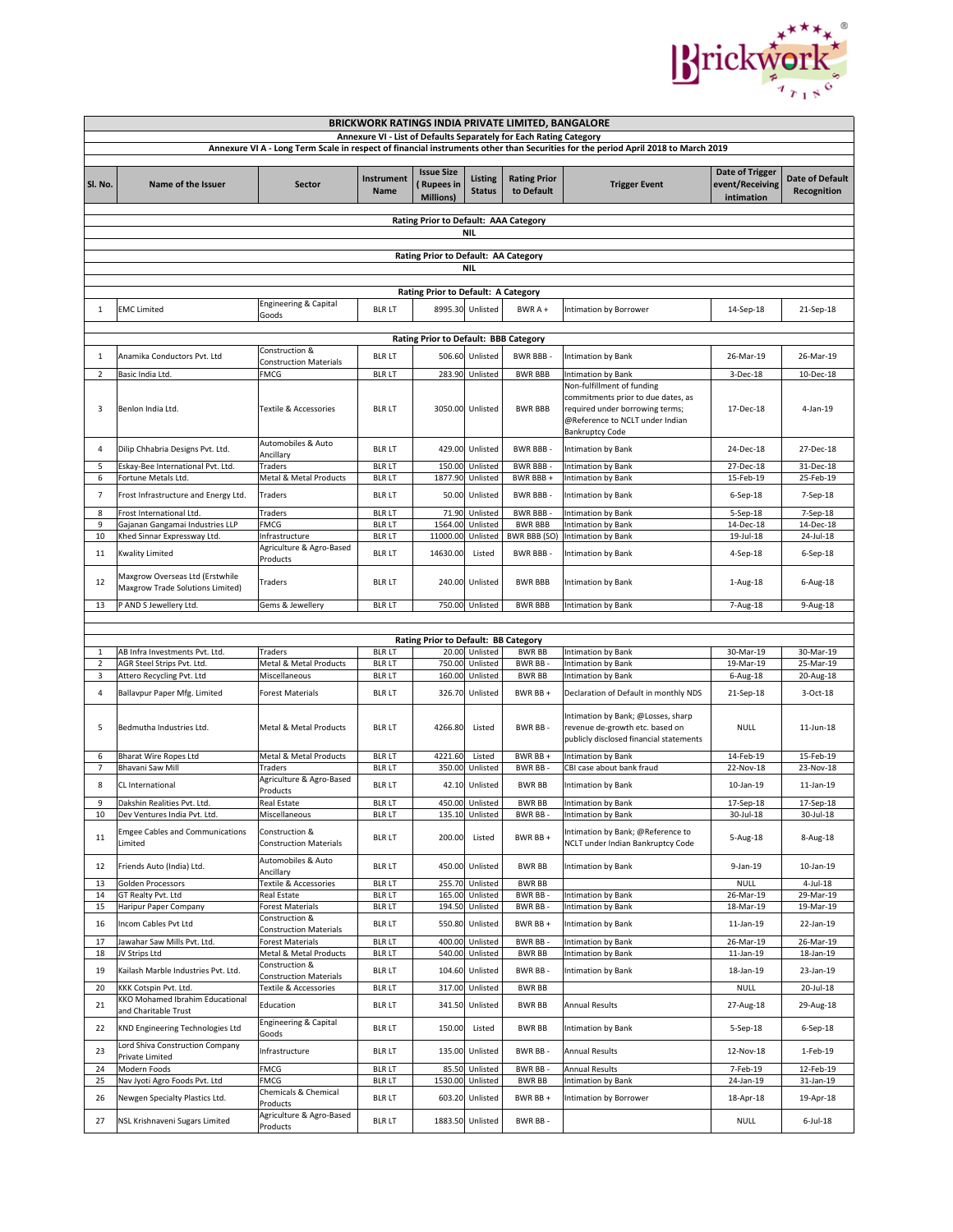| 28             | <b>NSL Sugars Limited</b>                                                                                      | Agriculture & Agro-Based<br>Products            | <b>BLR LT</b>                  |                                     | 3600.40 Unlisted                   | BWR BB-                    |                                                                                                                                                     | <b>NULL</b>                 | $6$ -Jul-18            |
|----------------|----------------------------------------------------------------------------------------------------------------|-------------------------------------------------|--------------------------------|-------------------------------------|------------------------------------|----------------------------|-----------------------------------------------------------------------------------------------------------------------------------------------------|-----------------------------|------------------------|
| 29             | OSIL Exports Ltd. (Erstwhile Om Sakk<br>(India) Industries Limited)                                            | <b>Forest Materials</b>                         | <b>BLR LT</b>                  |                                     | 1382.10 Unlisted                   | BWR BB+                    |                                                                                                                                                     | <b>NULL</b>                 | 28-Jun-18              |
| 30             | Paragon Cable Industries Pvt. Ltd.                                                                             | Chemicals & Chemical<br>Products                | <b>BLR LT</b>                  |                                     | 109.50 Unlisted                    | BWR BB-                    | Intimation by Bank                                                                                                                                  | 29-Oct-18                   | 2-Nov-18               |
| 31             | Pasad Impex Pvt. Ltd.                                                                                          | Metal & Metal Products                          | <b>BLR LT</b>                  |                                     | 350.00 Unlisted                    | BWR BB-                    | Intimation by Bank                                                                                                                                  | 14-Mar-19                   | 15-Mar-19              |
| 32             | Petrolube India Ltd                                                                                            | Automobiles & Auto                              | <b>BLR LT</b>                  |                                     | 170.00 Unlisted                    | BWR BB-                    | Intimation by Bank                                                                                                                                  | 6-Aug-18                    | 8-Aug-18               |
| 33             | Piyush Smart Traders and Developers<br>Pvt. Ltd. (erstwhile Piyush Developers<br>Pvt. Ltd.)                    | Ancillary<br><b>Real Estate</b>                 | <b>BLR LT</b>                  |                                     | 95.00 Unlisted                     | <b>BWR BB</b>              | Issuer Non-Cooperation; @Non-<br>fulfillment of funding commitments<br>prior to due dates, as required under<br>borrowing terms                     | 28-May-18                   | 31-May-18              |
| 34             | Power Engineering (India) Pvt. Ltd.                                                                            | Power                                           | <b>BLR LT</b>                  |                                     | 220.00 Unlisted                    | BWR BB-                    | Intimation by Bank                                                                                                                                  | 29-Mar-19                   | 29-Mar-19              |
| 35             | Prabhat Saw Mill                                                                                               | Traders                                         | <b>BLR LT</b>                  |                                     | 250.00 Unlisted                    | <b>BWR BB</b>              | CBI case about bank fraud                                                                                                                           | 22-Nov-18                   | 23-Nov-18              |
| 36             | Punjab Basmati Rice Ltd                                                                                        | <b>FMCG</b>                                     | <b>BLR LT</b>                  |                                     | 1560.00 Unlisted                   | <b>BWR BB</b>              | Reference to NCLT under Indian<br><b>Bankruptcy Code</b>                                                                                            | 14-Mar-19                   | 15-Mar-19              |
| 37             | PVN Fabrics Pvt. Ltd.                                                                                          | Miscellaneous                                   | <b>BLR LT</b>                  |                                     | 474.80 Unlisted                    | BWR BB-                    | Intimation by Bank                                                                                                                                  | 11-Jan-19                   | 11-Jan-19              |
| 38             | Ratan Prakashan Mandir                                                                                         | Education                                       | <b>BLR LT</b>                  |                                     | 170.00 Unlisted                    | <b>BWR BB-</b>             | Intimation by Bank                                                                                                                                  | $2$ -Jul-18                 | 17-Jul-18              |
| 39             | RattanIndia Power Ltd - Phase II<br>Amravati)                                                                  | Power                                           | <b>BLR LT</b>                  |                                     | 1625.00 Unlisted                   | BWR BB-                    | Intimation by Bank                                                                                                                                  | 15-Apr-18                   | $2-May-18$             |
| 40             | RattanIndia Power Ltd.                                                                                         | Power<br>Agriculture & Agro-Based               | <b>BLR LT</b>                  | 67479.90                            | Listed                             | BWR BB-                    | Intimation by Bank                                                                                                                                  | 15-Apr-18                   | $2-May-18$             |
| 41             | Real Grow EximsPvt Ltd                                                                                         | Products                                        | <b>BLR LT</b>                  |                                     | 298.00 Unlisted                    | BWR BB-                    | Intimation by Bank                                                                                                                                  | 2-Aug-18                    | 8-Aug-18               |
| 42<br>43       | Rosy Hi Tech Spinning Mills<br>Ruchi Global Ltd.                                                               | <b>Textile &amp; Accessories</b><br>Traders     | <b>BLR LT</b><br><b>BLR LT</b> |                                     | 142.50 Unlisted<br>150.00 Unlisted | BWR BB-<br>BWR BB+         | Annual Surveillance<br>Intimation by Bank                                                                                                           | 10-Aug-18<br>$6-$ Sep $-18$ | 21-Aug-18<br>7-Sep-18  |
| 44             | Sadhana Packaging Pvt. Ltd.                                                                                    | Miscellaneous                                   | <b>BLR LT</b>                  |                                     | 153.50 Unlisted                    | BWR BB-                    | Intimation by Bank                                                                                                                                  | 14-Jan-19                   | 13-Feb-19              |
| 45             | Sanjay Strips Pvt. Ltd.                                                                                        | Metal & Metal Products                          | <b>BLR LT</b>                  |                                     | 260.00 Unlisted                    | BWR BB-                    | Non-fulfillment of funding<br>commitments prior to due dates, as<br>required under borrowing terms                                                  | 30-Jul-18                   | 31-Jul-18              |
| 46             | SBJ Exports and Mfg Pvt. Ltd.                                                                                  | Engineering & Capital<br>Goods                  | <b>BLR LT</b>                  |                                     | 750.00 Unlisted                    | BWR BB+                    | Reference to NCLT under Indian<br><b>Bankruptcy Code</b>                                                                                            | 20-Aug-18                   | 21-Aug-18              |
| 47             | Shinago Infrastructure & Resources                                                                             | Traders                                         | <b>BLR LT</b>                  |                                     | 692.00 Unlisted                    | <b>BWR BB</b>              | CBI case about bank fraud                                                                                                                           | 22-Nov-18                   | 23-Nov-18              |
| 48             | Ltd.<br>Shree Saraiwwalaa Agrr Refineries<br>Limited (Erstwhile Saraiwwalaa Agrr<br><b>Refineries Limited)</b> | <b>FMCG</b>                                     | <b>BLR LT</b>                  |                                     | 1066.10 Unlisted                   | <b>BWR BB</b>              | <b>Intimation by Bank</b>                                                                                                                           | 16-Aug-18                   | 16-Aug-18              |
| 49             | Sumeet Industries Ltd.                                                                                         | Textile & Accessories                           | <b>BLR LT</b>                  | 2223.90                             | Listed                             | BWR BB +                   | Intimation by Bank                                                                                                                                  | 18-Mar-19                   | 20-Mar-19              |
| 50             | Supertech Limited                                                                                              | Real Estate, Real Estate                        | <b>BLR LT</b>                  | 18664.40 Unlisted                   |                                    | BWR BB-                    | Intimation by Bank                                                                                                                                  | 8-Oct-18                    | 10-Oct-18              |
| 51             | Sushitex Industries Pvt. Ltd                                                                                   | <b>Textile &amp; Accessories</b>                | <b>BLR LT</b>                  |                                     | 181.60 Unlisted                    | BWR BB-                    | Intimation by Bank                                                                                                                                  | $2$ -Jul-18                 | 10-Jul-18              |
| 52             | Swastik Ceracon Ltd                                                                                            | Construction &<br><b>Construction Materials</b> | <b>BLR LT</b>                  |                                     | 901.70 Unlisted                    | BWR BB+                    | <b>Intimation by Bank</b>                                                                                                                           | 18-Sep-18                   | 25-Sep-18              |
| 53             | Sysco Industries Pvt. Ltd.                                                                                     | Miscellaneous                                   | <b>BLR LT</b>                  |                                     | 675.00 Unlisted                    | BWR BB+                    | Public Disclosure by Company of<br>positive or negative developments to<br>Stock Exchange etc.                                                      | 6-Apr-18                    | 20-Apr-18              |
| 54             | Tara Chand Rice Mills Pvt. Ltd                                                                                 | <b>FMCG</b>                                     | <b>BLR LT</b>                  |                                     | 1710.00 Unlisted                   | <b>BWR BB</b>              | Intimation by Bank                                                                                                                                  | 23-May-18                   | 28-May-18              |
| 55             | VaishVik Foods Pvt. Ltd.                                                                                       | <b>FMCG</b>                                     | <b>BLR LT</b>                  |                                     | 402.40 Unlisted                    | BWR BB+                    | Intimation by Bank                                                                                                                                  | 3-Jan-19                    | $3$ -Jan-19            |
| 56             | Varaha Infra Limited<br>Vasmo Agro Nutri Product Pvt.                                                          | Infrastructure                                  | <b>BLR LT</b>                  |                                     | 3167.20 Unlisted                   | <b>BWR BB</b>              | Reference to NCLT under Indian                                                                                                                      | <b>NULL</b>                 | 16-Jul-18              |
| 57             | Ltd.(Formerly known as Vasmo Foods<br>Co Pvt Ltd)                                                              | <b>FMCG</b><br>Agriculture & Agro-Based         | <b>BLR LT</b>                  |                                     | 372.70 Unlisted                    | BWR BB +                   | <b>Bankruptcy Code</b>                                                                                                                              | 29-Mar-19                   | 29-Mar-19              |
| 58             | Veda Biofuel Ltd                                                                                               | Products                                        | <b>BLR LT</b>                  |                                     | 910.70 Unlisted                    | <b>BWR BB</b>              | Intimation by Bank                                                                                                                                  | 5-Dec-18                    | 5-Dec-18               |
| 59             | Vedika Nut Craft Pvt. Ltd.                                                                                     | <b>FMCG</b>                                     | <b>BLR LT</b>                  |                                     | 400.00 Unlisted                    | BWR BB+                    |                                                                                                                                                     | NULL                        | 28-Jun-18              |
| 60             | Vijaya Lakshmi Raghavendra Cotton<br>Mill                                                                      | Textile & Accessories                           | <b>BLR LT</b>                  |                                     | 85.00 Unlisted                     | BWR BB-                    | Issuer Non-Cooperation; @Non-<br>fulfillment of funding commitments<br>prior to due dates, as required under<br>borrowing terms                     | <b>NULL</b>                 | 23-May-18              |
| 61             | Viroo Mal Mulkh Raj Jain Rice Mills<br>Pvt. Ltd                                                                | Traders                                         | <b>BLR LT</b>                  |                                     | 2000.00 Unlisted                   | <b>BWR BB</b>              | Intimation by Bank                                                                                                                                  | 5-Jul-18                    | $5$ -Jul-18            |
| 62             | Xalta Food & Beverages Pvt. Ltd                                                                                | FMCG                                            | <b>BLR LT</b>                  |                                     | 928.40 Unlisted                    | BWR BB+                    | Intimation by Bank                                                                                                                                  | 3-Aug-18                    | 7-Aug-18               |
| 63             | Yashoda Agrifoods Pvt. Ltd.                                                                                    | Agriculture & Agro-Based<br>Products            | <b>BLR LT</b>                  |                                     | 96.10 Unlisted                     | BWR BB-                    | Intimation by Bank; @Non-fulfillment of<br>funding commitments prior to due<br>dates, as required under borrowing<br>terms; @Issuer Non-Cooperation | 10-May-18                   | 22-May-18              |
|                |                                                                                                                |                                                 |                                |                                     |                                    |                            |                                                                                                                                                     |                             |                        |
| 1              | <b>ACCIL Corporation Private Limited</b>                                                                       | Hotels & Tourism                                | <b>BLR LT</b>                  | Rating Prior to Default: B Category | 3280.50 Unlisted                   | BWR B-                     | Intimation by Bank                                                                                                                                  | 27-Mar-19                   | 30-Mar-19              |
| $\overline{2}$ | Amman Industries                                                                                               | <b>Forest Materials</b>                         | <b>BLR LT</b>                  |                                     | 118.50 Unlisted                    | <b>BWRB</b>                | Intimation by Bank                                                                                                                                  | 21-Dec-18                   | 27-Dec-18              |
| 3              | Ansal Properties and Infrastructure<br>Limited (APIL) - Serene Residency ETA Real Estate<br>II Project.        |                                                 | <b>BLR LT</b>                  |                                     | 1406.20 Unlisted                   | BWR $B + (SO)$             | Intimation by Bank; @Intimation by<br>Issuer                                                                                                        | 21-Jun-18                   | 26-Jun-18              |
| 4              | AR Poultry Prop. Mr. Rudrappa A                                                                                | Agriculture & Agro-Based<br>Products            | <b>BLR LT</b>                  |                                     | 87.50 Unlisted                     | BWR B-                     | Annual Surveillance                                                                                                                                 | 23-Mar-19                   | 23-Mar-19              |
| 5              | <b>Balaji Associates</b>                                                                                       | Traders                                         | <b>BLR LT</b>                  |                                     | 50.00 Unlisted                     | <b>BWRB</b>                | Intimation by Bank                                                                                                                                  | 28-Sep-18                   | 28-Sep-18              |
| 6              | Bhavani Plywoods & Timbers                                                                                     | Traders                                         | <b>BLR LT</b>                  |                                     | 150.00 Unlisted                    | <b>BWRB</b>                | CBI case about bank fraud                                                                                                                           | 22-Nov-18                   | 23-Nov-18              |
| 7              | <b>Bristol Tourist Complex</b>                                                                                 | Hotels & Tourism                                | <b>BLR LT</b>                  |                                     | 554.10 Unlisted                    | <b>BWRB</b>                | Intimation by Bank                                                                                                                                  | 25-Mar-19                   | 28-Mar-19              |
| 8<br>9         | Elcom System Pvt. Ltd.<br><b>Global Trading Company</b>                                                        | IT & ITES<br>Traders                            | <b>BLR LT</b><br><b>BLR LT</b> |                                     | 50.00 Unlisted<br>150.00 Unlisted  | <b>BWRB</b><br><b>BWRB</b> | Intimation by Bank                                                                                                                                  | <b>NULL</b><br>27-Sep-18    | 16-Jul-18<br>28-Sep-18 |
| 10             | Goodwill Tea and Industries Limited                                                                            | Agriculture & Agro-Based                        | <b>BLR LT</b>                  |                                     | 69.30 Unlisted                     | BWR B-                     | Intimation by Bank                                                                                                                                  | 20-Dec-18                   | 7-Jan-19               |
| 11             | Hilton Infrastructure                                                                                          | Products<br>Real Estate                         | <b>BLR LT</b>                  |                                     | 500.00 Unlisted                    | BWR B +                    | Intimation by Bank                                                                                                                                  | 28-Sep-18                   | 28-Sep-18              |
| 12             | India Wire                                                                                                     | Metal & Metal Products                          | <b>BLR LT</b>                  |                                     | 95.00 Unlisted                     | BWR B +                    | Intimation by Bank                                                                                                                                  | $1-Oct-18$                  | 31-Oct-18              |
| 13             | IP Constructions Pvt. Ltd.                                                                                     | Real Estate                                     | <b>BLR LT</b>                  |                                     | 200.00 Unlisted                    | BWR B +                    | Reference to NCLT under Indian<br><b>Bankruptcy Code</b>                                                                                            | 20-Mar-19                   | 25-Mar-19              |
| 14             | K S Impex Ltd                                                                                                  | <b>FMCG</b>                                     | <b>BLR LT</b>                  |                                     | 250.00 Unlisted                    | BWR B +                    | Intimation by Bank                                                                                                                                  | 27-Sep-18                   | 29-Sep-18              |
| 15             | K.S.Patel & Sons                                                                                               | Traders                                         | <b>BLR LT</b>                  |                                     | 150.00 Unlisted                    | <b>BWRB</b>                | <b>Intimation by Bank</b>                                                                                                                           | 27-Sep-18                   | 28-Sep-18              |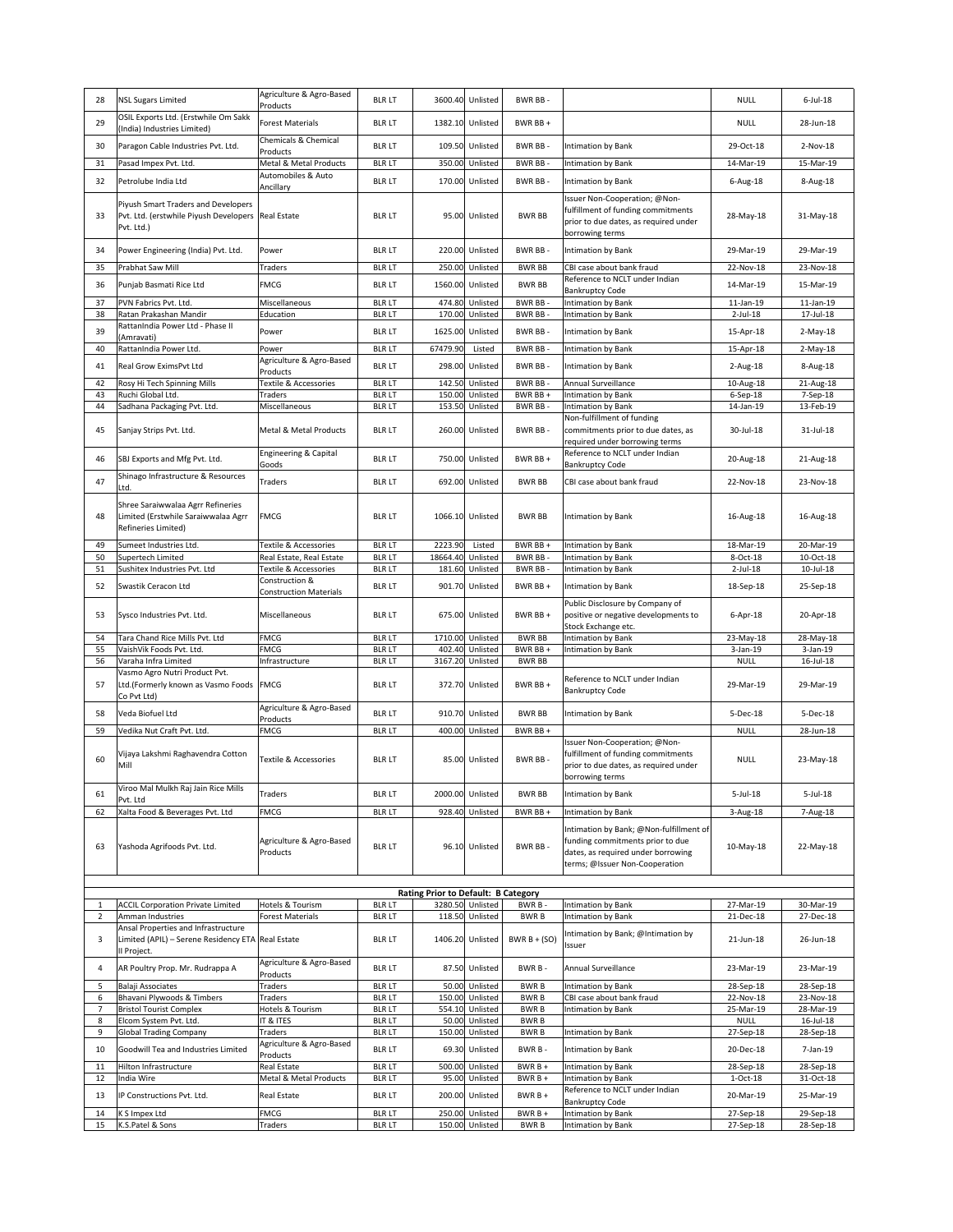| 16       | KAC Yarn Pvt. Ltd.                                            | Textile & Accessories                               | <b>BLR LT</b>                  |                                     | 102.50 Unlisted                    | $BWRB +$               | Non-fulfillment of funding<br>commitments prior to due dates, as                                                                                             | $5$ -Jul-18            | $6$ -Jul-18            |
|----------|---------------------------------------------------------------|-----------------------------------------------------|--------------------------------|-------------------------------------|------------------------------------|------------------------|--------------------------------------------------------------------------------------------------------------------------------------------------------------|------------------------|------------------------|
|          |                                                               |                                                     |                                |                                     |                                    |                        | required under borrowing terms                                                                                                                               |                        |                        |
| 17       | Karpaga Vinayaga & Company                                    | Traders                                             | <b>BLR LT</b>                  |                                     | 50.00 Unlisted                     | <b>BWRB</b>            | <b>Intimation by Bank</b>                                                                                                                                    | 27-Sep-18              | 28-Sep-18              |
| 18       | Kaur Sain Spinners Ltd.                                       | Textile & Accessories                               | <b>BLR LT</b>                  |                                     | 2771.30 Unlisted                   | $BWRB +$               | Information availability risk due to non-<br>submission of required data to<br>undertake a proper review, existing<br>liquidity issues and non-submission of | 12-Jul-18              | 13-Jul-18              |
| 19       | KJ Infrastructure Projects India Pvt.<br>Ltd.                 | Engineering & Capital<br>Goods                      | <b>BLR LT</b>                  |                                     | 600.00 Unlisted                    | $BWRB+$                | NDS<br>Intimation by Bank                                                                                                                                    | 31-Dec-18              | $2-Jan-19$             |
| 20       | Lakshmi Precision Screws Ltd.                                 | Engineering & Capital                               | <b>BLR LT</b>                  | 1338.50                             | Listed                             | $BWRB+$                | Reference to NCLT under Indian                                                                                                                               | $2$ -Aug- $18$         | 2-Aug-18               |
| 21       | <b>LCG Industries Limited</b>                                 | Goods<br><b>Engineering &amp; Capital</b>           | <b>BLR LT</b>                  |                                     | 35.00 Unlisted                     | $BWRB+$                | <b>Bankruptcy Code</b><br>Intimation by Bank                                                                                                                 | $3-Oct-18$             | 4-Oct-18               |
|          | Mammon Concast Pvt. Ltd.                                      | Goods<br>Metal & Metal Products                     |                                |                                     |                                    |                        |                                                                                                                                                              |                        |                        |
| 22<br>23 | Maruthi Saw Mill                                              | Traders                                             | <b>BLR LT</b><br><b>BLR LT</b> |                                     | 90.00 Unlisted<br>350.00 Unlisted  | BWR B +<br>BWR B +     | <b>Intimation by Bank</b><br>CBI case about bank fraud                                                                                                       | 11-Mar-19<br>22-Nov-18 | 15-Mar-19<br>23-Nov-18 |
| 24       | Maruthi Traders                                               | <b>Forest Materials</b>                             | <b>BLR LT</b>                  |                                     | 119.00 Unlisted                    | <b>BWRB</b>            | <b>Intimation by Bank</b>                                                                                                                                    | 20-Nov-18              | 23-Nov-18              |
| 25       | McNally Bharat Engineering Company<br>Ltd.                    | <b>Engineering &amp; Capital</b><br>Goods           | <b>BLR LT</b>                  | 16731.30                            | Listed                             | <b>BWRB</b>            | Auditor's comments in Audit Report<br>about past defaults and continuation                                                                                   | 28-Sep-18              | 4-Oct-18               |
| 26       | Metalore Overseas Pvt. Ltd                                    | <b>FMCG</b>                                         | <b>BLR LT</b>                  |                                     | 332.50 Unlisted                    | $BWRB +$               | Intimation by Bank                                                                                                                                           | 27-Sep-18              | 29-Sep-18              |
| 27       | Mittal Corp Ltd.                                              | Metal & Metal Products                              | <b>BLR LT</b>                  |                                     | 4511.00 Unlisted                   | BWR B +                | Intimation by Borrower                                                                                                                                       | 12-Apr-18              | 16-Apr-18              |
| 28       | Monaka Tea Company                                            | Agriculture & Agro-Based<br>Products                | <b>BLR LT</b>                  |                                     | 64.30 Unlisted                     | BWR B +                | Declaration of Default in monthly NDS;<br>@Intimation by Bank                                                                                                | 7-Jan-19               | 11-Jan-19              |
| 29       | Neev Infrastructure Pvt Ltd                                   | Engineering & Capital                               | <b>BLR LT</b>                  |                                     | 450.00 Unlisted                    | <b>BWRB</b>            | Intimation by Bank                                                                                                                                           | 27-Nov-18              | 28-Nov-18              |
| 30       | Nilkanth Cotton Industries                                    | Goods<br>Textile & Accessories                      | <b>BLR LT</b>                  |                                     | 68.10 Unlisted                     | BWR B +                | Intimation by Bank                                                                                                                                           | 15-Dec-18              | 31-Dec-18              |
| 31       | Panduranga Energy Systems Pvt. Ltd.                           | Power                                               | <b>BLR LT</b>                  |                                     | 7067.30 Unlisted                   | BWR B-                 | Intimation by Bank                                                                                                                                           | 27-Sep-18              | 27-Sep-18              |
| 32       | Patel and Company                                             | Traders                                             | <b>BLR LT</b>                  |                                     | 150.00 Unlisted                    | $BWRB +$               | CBI case about bank fraud                                                                                                                                    | 22-Nov-18              | 23-Nov-18              |
| 33       | <b>Patel Enterprises</b>                                      | Traders                                             | <b>BLR LT</b>                  |                                     | 150.00 Unlisted                    | BWR B +                | CBI case about bank fraud                                                                                                                                    | 22-Nov-18              | 23-Nov-18              |
| 34       | Patel Plywoods & Timbers                                      | Traders                                             | <b>BLR LT</b>                  |                                     | 150.00 Unlisted                    | <b>BWRB</b>            | CBI case about bank fraud                                                                                                                                    | 22-Nov-18              | 23-Nov-18              |
| 35       | Patel Wood Works                                              | Traders                                             | <b>BLR LT</b>                  |                                     | 150.00 Unlisted                    | <b>BWRB</b>            | CBI case about bank fraud                                                                                                                                    | 22-Nov-18              | 23-Nov-18              |
| 36       | Patidar Wood Pvt. Ltd.                                        | Traders                                             | <b>BLR LT</b>                  |                                     | 38.00 Unlisted                     | BWR B-                 | CBI case about bank fraud                                                                                                                                    | 22-Nov-18              | 23-Nov-18              |
| 37       | Patidar Wood Works                                            | Traders                                             | <b>BLR LT</b>                  |                                     | 25.00 Unlisted                     | <b>BWRB</b>            | Intimation by Bank                                                                                                                                           | 27-Sep-18              | 28-Sep-18              |
| 38       | Pramukh Car Riders Ltd.                                       | Automobiles & Auto<br>Ancillary                     | <b>BLR LT</b>                  |                                     | 220.00 Unlisted                    | <b>BWRB</b>            | Intimation by Bank                                                                                                                                           | 18-Feb-19              | 20-Feb-19              |
| 39       | Radhe Cotton Company                                          | Textile & Accessories                               | <b>BLR LT</b>                  |                                     | 52.70 Unlisted                     | BWR B +                | <b>Intimation by Bank</b>                                                                                                                                    | 31-Dec-18              | 31-Dec-18              |
| 40       | Ramkrishna Tea Factory                                        | FMCG                                                | <b>BLR LT</b>                  |                                     | 29.90 Unlisted                     | BWR B +                | Intimation by Bank                                                                                                                                           | 28-Mar-19              | 28-Mar-19              |
| 41       | Richa Industries Ltd.                                         | Textile & Accessories                               | <b>BLR LT</b>                  | 1238.50                             | Listed                             | <b>BWRB</b>            | Public Disclosure by Company of<br>positive or negative developments to<br>Stock Exchange etc.                                                               | 17-Jul-18              | 17-Jul-18              |
| 42       | Royal Kitchen Appliances Pvt. Ltd.                            | <b>Consumer Durables</b>                            | <b>BLR LT</b>                  |                                     | 75.00 Unlisted                     | <b>BWRB</b>            | Non-fulfillment of funding<br>commitments prior to due dates, as<br>required under borrowing terms                                                           | 30-Apr-18              | $2-May-18$             |
| 43       | Saraf Yarn Pvt. Ltd.                                          | <b>Textile &amp; Accessories</b>                    | <b>BLR LT</b>                  |                                     | 150.00 Unlisted                    | $BWRB +$               | Intimation by Bank                                                                                                                                           | 7-Sep-18               | 10-Sep-18              |
|          |                                                               |                                                     |                                |                                     |                                    |                        |                                                                                                                                                              |                        |                        |
| 44       | Satia Synthetics Ltd                                          | <b>Textile &amp; Accessories</b>                    | <b>BLR LT</b>                  |                                     | 1230.00 Unlisted                   | BWR B-                 | Intimation by Bank                                                                                                                                           | 28-Jan-19              | 29-Jan-19              |
| 45       | Satramdas & Co.                                               | Traders                                             | <b>BLR LT</b>                  |                                     | 100.00 Unlisted                    | BWR B +                | <b>Intimation by Bank</b>                                                                                                                                    | 28-Sep-18              | 29-Sep-18              |
| 46       | Shaubhagya Coke & Coal India Pvt.                             | Traders                                             | <b>BLR LT</b>                  |                                     | 100.00 Unlisted                    | BWR B +                | Intimation by Bank                                                                                                                                           | 23-Jul-18              | 3-Aug-18               |
| 47       | .td.<br>Shinago Exim Pvt. Ltd.                                | Traders                                             | <b>BLR LT</b>                  |                                     | 38.00 Unlisted                     | BWR B-                 | CBI case about bank fraud                                                                                                                                    | 22-Nov-18              | 23-Nov-18              |
| 48       | Shiv Steel Industries                                         | Metal & Metal Products                              | <b>BLR LT</b>                  |                                     | 85.00 Unlisted                     | BWR B-                 | Annual Surveillance; @Intimation by<br>Bank                                                                                                                  | 20-Apr-18              | 20-Apr-18              |
| 49       | Shivam Foods Private Limited                                  | <b>FMCG</b>                                         | <b>BLR LT</b>                  |                                     | 147.50 Unlisted                    | <b>BWRB</b>            | Intimation by Bank                                                                                                                                           | 2-Aug-18               | 2-Aug-18               |
| 50       | Shree Kripa Agro                                              | <b>FMCG</b>                                         | <b>BLR LT</b>                  |                                     | 150.00 Unlisted                    | <b>BWRB</b>            | Intimation by Bank                                                                                                                                           | 27-Sep-18              | 29-Sep-18              |
| 51       | Shri Paliwal Cattle Feed Pvt. Ltd.                            | Agriculture & Agro-Based<br>Products                | <b>BLR LT</b>                  |                                     | 56.50 Unlisted                     | BWR B-                 | Intimation by Bank                                                                                                                                           | 31-Mar-18              | 23-Aug-18              |
| 52       | Sona Industries Pvt. Ltd.                                     | Textile & Accessories                               | <b>BLR LT</b>                  |                                     | 51.60 Unlisted                     | <b>BWRB</b>            | Intimation by Bank                                                                                                                                           | 3-Aug-18               | $6$ -Aug-18            |
| 53<br>54 | Spectrum Foods Ltd<br>Sree Narayana Gurukulam Charitable      | <b>FMCG</b>                                         | <b>BLR LT</b>                  |                                     | 113.40 Unlisted                    | <b>BWRB</b>            | <b>Annual Results</b>                                                                                                                                        | 27-Sep-18              | 28-Sep-18              |
|          | Trust                                                         | Education                                           | <b>BLR LT</b>                  |                                     | 157.00 Unlisted<br>118.00 Unlisted | <b>BWRB</b>            | <b>Intimation by Bank</b>                                                                                                                                    | 22-May-18              | 22-May-18<br>23-Nov-18 |
| 55<br>56 | Sri Krishna Timbers<br>Sri Lakshmi Ganapathi Suryateja        | <b>Forest Materials</b><br>Agriculture & Agro-Based | <b>BLR LT</b><br><b>BLR LT</b> |                                     | 115.80 Unlisted                    | <b>BWRB</b><br>BWR B + | <b>Intimation by Bank</b><br>Annual Surveillance; @Intimation by                                                                                             | 20-Nov-18<br>14-May-18 | 14-May-18              |
| 57       | Modern Rice Mill<br>Sri Vekkaliamman Educational              | Products<br>Education                               | <b>BLR LT</b>                  |                                     | 70.00 Unlisted                     | BWR B +                | Bank<br>Intimation by Bank                                                                                                                                   | 23-Jan-19              | 7-Feb-19               |
|          | Charitable Trust                                              |                                                     |                                |                                     |                                    |                        |                                                                                                                                                              |                        |                        |
| 58       | <b>SSB Industries</b>                                         | <b>Forest Materials</b><br>Construction &           | <b>BLR LT</b>                  |                                     | 150.00 Unlisted                    | BWR B +                | Intimation by Bank                                                                                                                                           | 20-Nov-18              | 23-Nov-18              |
| 59       | <b>Strawberry Polymers Pvt Ltd</b>                            | <b>Construction Materials</b>                       | <b>BLR LT</b>                  |                                     | 62.30 Unlisted                     | <b>BWRB</b>            | Intimation by Bank                                                                                                                                           | 30-Jan-19              | 31-Jan-19              |
| 60       | Surya Agencies                                                | Traders                                             | <b>BLR LT</b>                  |                                     | 50.00 Unlisted                     | <b>BWRB</b>            | Intimation by Bank                                                                                                                                           | 27-Sep-18              | 28-Sep-18              |
| 61       | Surya Timber Traders                                          | Traders                                             | <b>BLR LT</b>                  |                                     | 50.00 Unlisted                     | <b>BWRB</b>            | Intimation by Bank                                                                                                                                           | 27-Sep-18              | 28-Sep-18              |
| 62       | Swastik Saw Mill & Marbles                                    | Forest Materials                                    | <b>BLR LT</b>                  |                                     | 50.00 Unlisted                     | BWR B +                | Intimation by Bank                                                                                                                                           | 30-Nov-18              | 6-Dec-18               |
| 63       | Tim India Exim                                                | Traders                                             | <b>BLR LT</b>                  |                                     | 150.00 Unlisted                    | <b>BWRB</b>            | Intimation by Bank                                                                                                                                           | 27-Sep-18              | 28-Sep-18              |
| 64       | Transworld Wood Pvt. Ltd.                                     | Traders                                             | <b>BLR LT</b>                  |                                     | 80.00 Unlisted                     | <b>BWRB</b>            | CBI case about bank fraud<br>Reference to NCLT under Indian                                                                                                  | 22-Nov-18              | 23-Nov-18              |
| 65       | TSN Eco Tech International Pvt. Ltd.                          | Power                                               | <b>BLR LT</b>                  |                                     | 62.00 Unlisted                     | BWR B-                 | <b>Bankruptcy Code</b>                                                                                                                                       | 22-Jun-18              | $3$ -Jul-18            |
| 66       | Vahidkhan Zahurkhan Pathan                                    | Miscellaneous                                       | <b>BLR LT</b>                  |                                     | 150.00 Unlisted                    | <b>BWRB</b>            | <b>Intimation by Bank</b><br>Reference to NCLT under Indian                                                                                                  | 31-Dec-18              | 2-Jan-19               |
| 67       | Vaksh Steels Pvt. Ltd.<br>Vallalar Educational and Charitable | Metal & Metal Products                              | <b>BLR LT</b>                  |                                     | 277.00 Unlisted                    | $BWRB +$               | <b>Bankruptcy Code</b><br>Non-fulfillment of funding                                                                                                         | 11-Feb-19              | 20-Feb-19              |
| 68<br>69 | Trust<br>Vasani Wood Works                                    | Education, Education<br>Traders                     | <b>BLR LT</b><br><b>BLR LT</b> |                                     | 78.00 Unlisted<br>117.20 Unlisted  | <b>BWRB</b><br>BWR B-  | commitments prior to due dates, as<br>required under borrowing terms<br>Intimation by Bank                                                                   | 8-Jan-18<br>27-Sep-18  | 24-Apr-18<br>28-Sep-18 |
|          |                                                               | Chemicals & Chemical                                |                                |                                     |                                    |                        |                                                                                                                                                              |                        |                        |
| 70       | Vision Parenteral Pvt. Ltd                                    | Products                                            | <b>BLR LT</b>                  |                                     | 88.00 Unlisted                     | <b>BWRB</b>            | Intimation by Bank                                                                                                                                           | 5-Jun-18               | 17-Aug-18              |
|          |                                                               |                                                     |                                | Rating Prior to Default: C Category |                                    |                        |                                                                                                                                                              |                        |                        |
|          | Alayna Industries                                             | <b>FMCG</b>                                         | <b>BLR LT</b>                  |                                     | 90.10 Unlisted                     | BWR C +                | Intimation by Bank                                                                                                                                           | 4-Feb-19               | 11-Feb-19              |
| 2<br>3   | Dynamic Entrepreneur<br>En Fin Exports                        | Real Estate<br>Textile & Accessories                | <b>BLR LT</b><br><b>BLR LT</b> |                                     | 100.00 Unlisted<br>90.00 Unlisted  | BWR C+<br><b>BWRC</b>  | Intimation by Bank<br>Intimation by Bank                                                                                                                     | 28-Sep-18<br>27-Sep-18 | 29-Sep-18<br>28-Sep-18 |